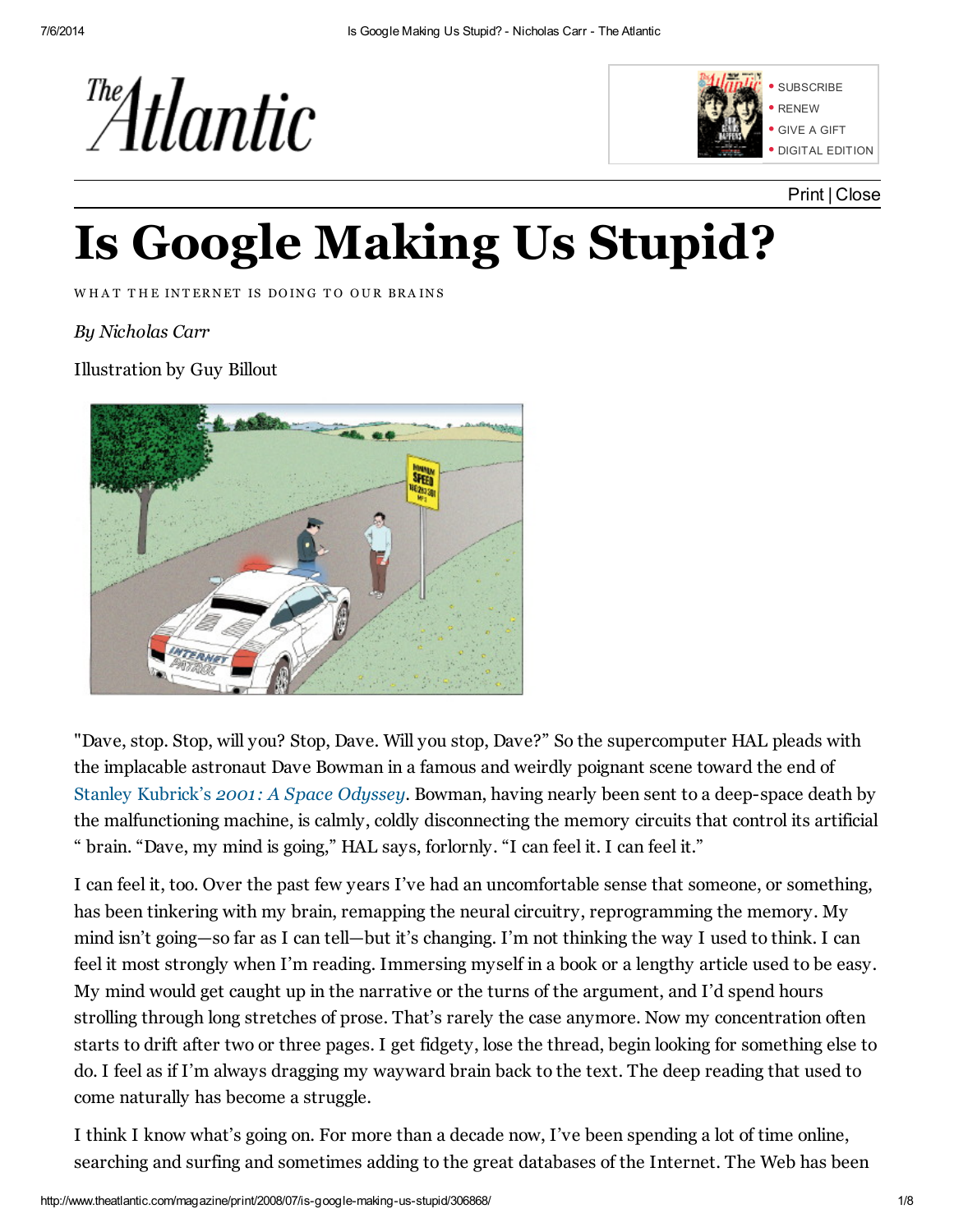a godsend to me as a writer. Research that once required days in the stacks or periodical rooms of libraries can now be done in minutes. A few Google searches, some quick clicks on hyperlinks, and I've got the telltale fact or pithy quote I was after. Even when I'm not working, I'm as likely as not to be foraging in the Web's info-thickets'reading and writing e-mails, scanning headlines and blog posts, watching videos and listening to podcasts, or just tripping from link to link to link. (Unlike footnotes, to which they're sometimes likened, hyperlinks don't merely point to related works; they propel you toward them.)

For me, as for others, the Net is becoming a universal medium, the conduit for most of the information that flows through my eyes and ears and into my mind. The advantages of having immediate access to such an incredibly rich store of information are many, and they've been widely described and duly applauded. "The perfect recall of silicon memory," *Wired*'s Clive Thompson has [written](http://www.wired.com/techbiz/people/magazine/15-10/st_thompson), "can be an enormous boon to thinking." But that boon comes at a price. As the media theorist Marshall [McLuhan](http://en.wikipedia.org/wiki/Marshall_McLuhan) pointed out in the 1960s, media are not just passive channels of information. They supply the stuff of thought, but they also shape the process of thought. And what the Net seems to be doing is chipping away my capacity for concentration and contemplation. My mind now expects to take in information the way the Net distributes it: in a swiftly moving stream of particles. Once I was a scuba diver in the sea of words. Now I zip along the surface like a guy on a Jet Ski.

I'm not the only one. When I mention my troubles with reading to friends and acquaintances—literary types, most of them—many say they're having similar experiences. The more they use the Web, the more they have to fight to stay focused on long pieces of writing. Some of the bloggers I follow have also begun mentioning the phenomenon. Scott Karp, who [writes](http://publishing2.com/) a blog about online media, recently confessed that he has stopped reading books altogether. "I was a lit major in college, and used to be [a] voracious book reader," he wrote. "What happened?" He speculates on the answer: "What if I do all my reading on the web not so much because the way I read has changed, i.e. I'm just seeking convenience, but because the way I THINK has changed?"

Bruce Friedman, who blogs regularly about the use of [computers](http://labsoftnews.typepad.com/) in medicine, also has described how the Internet has altered his mental habits. "I now have almost totally lost the ability to read and absorb a longish article on the web or in print," he wrote earlier this year. A pathologist who has long been on the faculty of the University of Michigan Medical School, Friedman elaborated on his comment in a telephone conversation with me. His thinking, he said, has taken on a "staccato" quality, reflecting the way he quickly scans short passages of text from many sources online. "I can't read *War and [Peace](http://www.amazon.com/exec/obidos/ISBN=0307266931/theatlanticmonthA/ref=nosim/)* anymore," he admitted. "I've lost the ability to do that. Even a blog post of more than three or four paragraphs is too much to absorb. I skim it."

Anecdotes alone don't prove much. And we still await the long-term neurological and psychological experiments that will provide a definitive picture of how Internet use affects cognition. But a recently published study of online [research](http://www.bl.uk/news/pdf/googlegen.pdf) habits , conducted by scholars from University College London, suggests that we may well be in the midst of a sea change in the way we read and think. As part of the five-year research program, the scholars examined computer logs documenting the behavior of visitors to two popular research sites, one operated by the British Library and one by a U.K. educational consortium, that provide access to journal articles, e-books, and other sources of written information.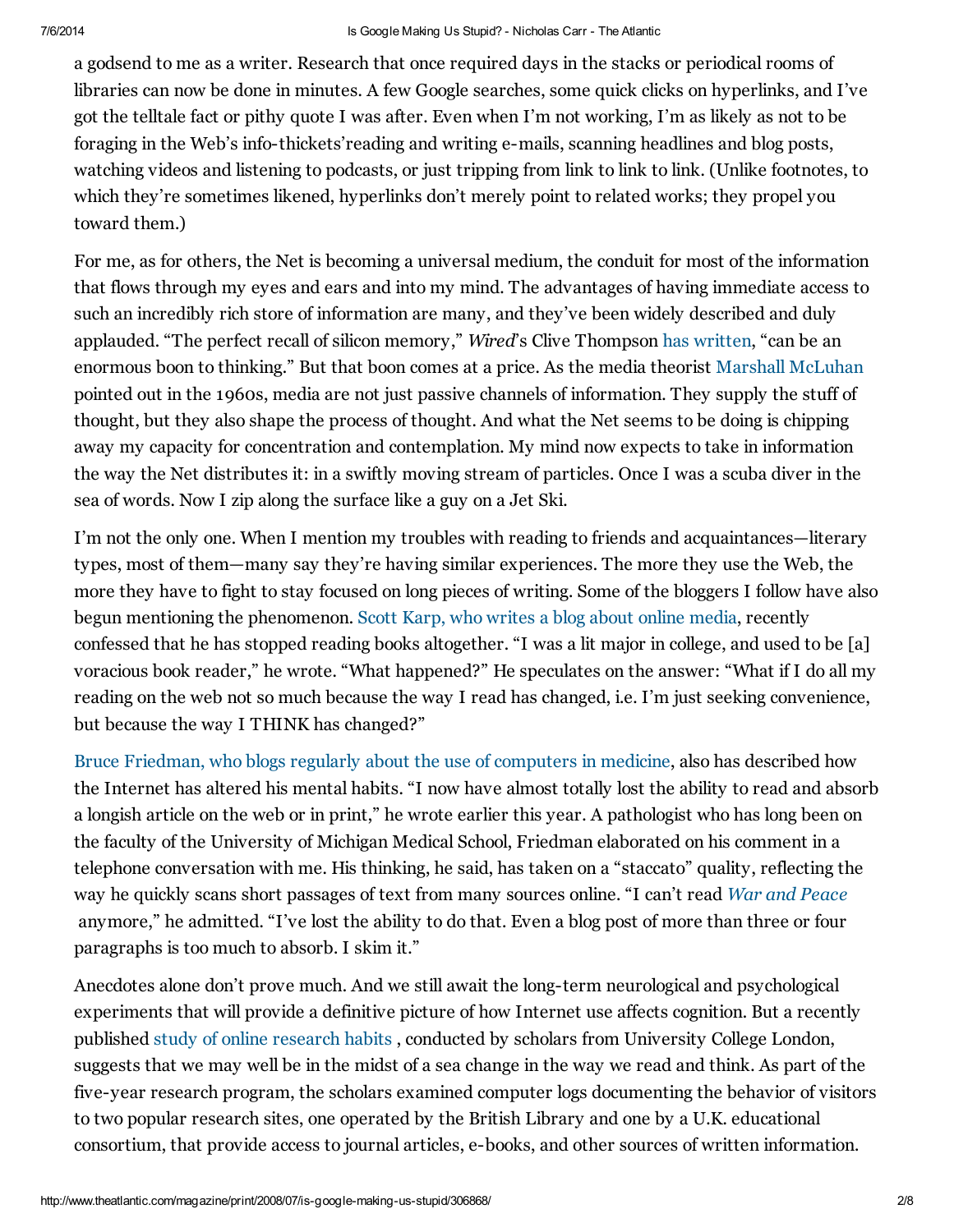They found that people using the sites exhibited "a form of skimming activity," hopping from one source to another and rarely returning to any source they'd already visited. They typically read no more than one or two pages of an article or book before they would "bounce" out to another site. Sometimes they'd save a long article, but there's no evidence that they ever went back and actually read it. The authors of the study report:

It is clear that users are not reading online in the traditional sense; indeed there are signs that new forms of "reading" are emerging as users "power browse" horizontally through titles, contents pages and abstracts going for quick wins. It almost seems that they go online to avoid reading in the traditional sense.

Thanks to the ubiquity of text on the Internet, not to mention the popularity of text-messaging on cell phones, we may well be reading more today than we did in the 1970s or 1980s, when television was our medium of choice. But it's a different kind of reading, and behind it lies a different kind of thinking perhaps even a new sense of the self. "We are not only *what* we read," says Maryanne Wolf, a [developmental](http://www.amazon.com/exec/obidos/ISBN=0060186399/theatlanticmonthA/ref=nosim/) psychologist at Tufts University and the author of *Proust and the Squid: The Story and Science of the Reading Brain*. "We are *how* we read." Wolf worries that the style of reading promoted by the Net, a style that puts "efficiency" and "immediacy" above all else, may be weakening our capacity for the kind of deep reading that emerged when an earlier technology, the printing press, made long and complex works of prose commonplace. When we read online, she says, we tend to become "mere decoders of information." Our ability to interpret text, to make the rich mental connections that form when we read deeply and without distraction, remains largely disengaged.

Reading, explains Wolf, is not an instinctive skill for human beings. It's not etched into our genes the way speech is. We have to teach our minds how to translate the symbolic characters we see into the language we understand. And the media or other technologies we use in learning and practicing the craft of reading play an important part in shaping the neural circuits inside our brains. Experiments demonstrate that readers of ideograms, such as the Chinese, develop a mental circuitry for reading that is very different from the circuitry found in those of us whose written language employs an alphabet. The variations extend across many regions of the brain, including those that govern such essential cognitive functions as memory and the interpretation of visual and auditory stimuli. We can expect as well that the circuits woven by our use of the Net will be different from those woven by our reading of books and other printed works.

Sometime in 1882, Friedrich Nietzsche bought a typewriter—a Malling-Hansen Writing Ball, to be precise. His vision was failing, and keeping his eyes focused on a page had become exhausting and painful, often bringing on crushing headaches. He had been forced to curtail his writing, and he feared that he would soon have to give it up. The typewriter rescued him, at least for a time. Once he had mastered touch-typing, he was able to write with his eyes closed, using only the tips of his fingers. Words could once again flow from his mind to the page.

But the machine had a subtler effect on his work. One of Nietzsche's friends, a composer, noticed a change in the style of his writing. His already terse prose had become even tighter, more telegraphic. "Perhaps you will through this instrument even take to a new idiom," the friend wrote in a letter, noting that, in his own work, his "'thoughts' in music and language often depend on the quality of pen and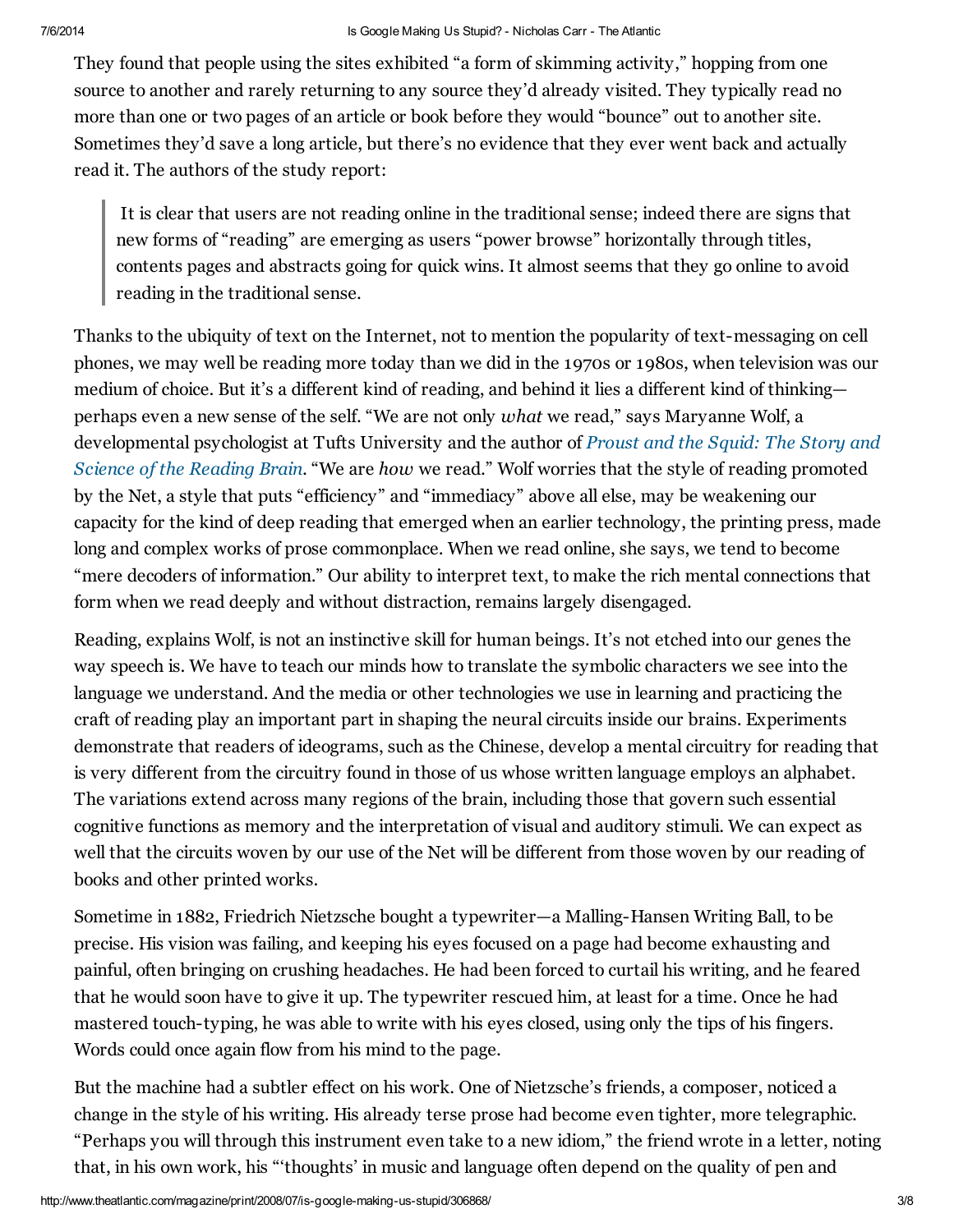## paper."

## Also see:

## Living With a [Computer](http://www.theatlantic.com/doc/198207/fallows-computer) (July 1982)

"The process works this way. When I sit down to write a letter or start the first draft of an article, I simply type on the keyboard and the words appear on the screen..." By James Fallows

"You are right," Nietzsche replied, "our writing equipment takes part in the forming of our thoughts." Under the sway of the machine, writes the German media scholar [Friedrich](http://en.wikipedia.org/wiki/Friedrich_A._Kittler) A. Kittler , Nietzsche's prose "changed from arguments to aphorisms, from thoughts to puns, from rhetoric to telegram style."

The human brain is almost infinitely malleable. People used to think that our mental meshwork, the dense connections formed among the 100 billion or so neurons inside our skulls, was largely fixed by the time we reached adulthood. But brain researchers have discovered that that's not the case. James Olds, a professor of neuroscience who directs the Krasnow Institute for Advanced Study at George Mason University, says that even the adult mind "is very plastic." Nerve cells routinely break old connections and form new ones. "The brain," according to Olds, "has the ability to reprogram itself on the fly, altering the way it functions."

As we use what the sociologist Daniel Bell has called our "intellectual technologies"—the tools that extend our mental rather than our physical capacities—we inevitably begin to take on the qualities of those technologies. The mechanical clock, which came into common use in the 14th century, provides a compelling example. In *Technics and Civilization*, the historian and cultural critic Lewis [Mumford](http://en.wikipedia.org/wiki/Lewis_Mumford) described how the clock "disassociated time from human events and helped create the belief in an independent world of mathematically measurable sequences." The "abstract framework of divided time" became "the point of reference for both action and thought."

The clock's methodical ticking helped bring into being the scientific mind and the scientific man. But it also took something away. As the late MIT computer scientist Joseph [Weizenbaum](http://en.wikipedia.org/wiki/Joseph_Weizenbaum) observed in his 1976 book, *Computer Power and Human Reason: From Judgment to Calculation*, the conception of the world that emerged from the widespread use of timekeeping instruments "remains an impoverished version of the older one, for it rests on a rejection of those direct experiences that formed the basis for, and indeed constituted, the old reality." In deciding when to eat, to work, to sleep, to rise, we stopped listening to our senses and started obeying the clock.

The process of adapting to new intellectual technologies is reflected in the changing metaphors we use to explain ourselves to ourselves. When the mechanical clock arrived, people began thinking of their brains as operating "like clockwork." Today, in the age of software, we have come to think of them as operating "like computers." But the changes, neuroscience tells us, go much deeper than metaphor. Thanks to our brain's plasticity, the adaptation occurs also at a biological level.

The Internet promises to have particularly far-reaching effects on cognition. In a paper published in 1936, the British [mathematician](http://www.thocp.net/biographies/papers/turing_oncomputablenumbers_1936.pdf) Alan [Turing](http://en.wikipedia.org/wiki/Alan_Turing) proved that a digital computer, which at the time existed only as a theoretical machine, could be programmed to perform the function of any other informationprocessing device. And that's what we're seeing today. The Internet, an immeasurably powerful computing system, is subsuming most of our other intellectual technologies. It's becoming our map and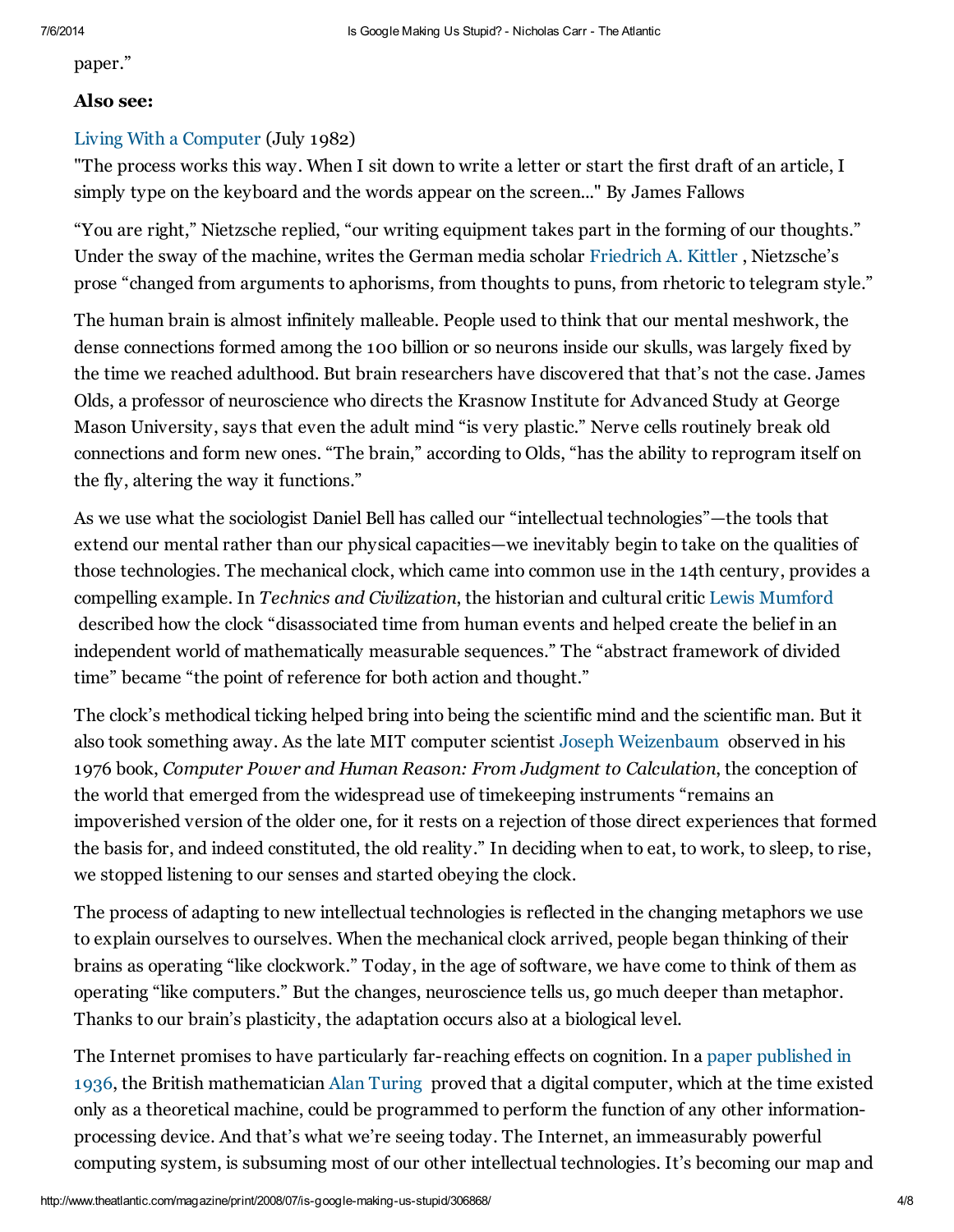our clock, our printing press and our typewriter, our calculator and our telephone, and our radio and TV.

When the Net absorbs a medium, that medium is re-created in the Net's image. It injects the medium's content with hyperlinks, blinking ads, and other digital gewgaws, and it surrounds the content with the content of all the other media it has absorbed. A new e-mail message, for instance, may announce its arrival as we're glancing over the latest headlines at a newspaper's site. The result is to scatter our attention and diffuse our concentration.

The Net's influence doesn't end at the edges of a computer screen, either. As people's minds become attuned to the crazy quilt of Internet media, traditional media have to adapt to the audience's new expectations. Television programs add text crawls and pop-up ads, and magazines and newspapers shorten their articles, introduce capsule summaries, and crowd their pages with easy-to-browse infosnippets. When, in March of this year, *TheNew York Times* decided to devote the second and third pages of every edition to article abstracts , its design director, Tom Bodkin, [explained](http://www.nytimes.com/2008/04/06/opinion/06pubed.html?pagewanted=2%amp%sq=Tom%20Bodkin%amp%st=cse%amp%scp=4) that the "shortcuts" would give harried readers a quick "taste" of the day's news, sparing them the "less efficient" method of actually turning the pages and reading the articles. Old media have little choice but to play by the new-media rules.

Never has a communications system played so many roles in our lives—or exerted such broad influence over our thoughts—as the Internet does today. Yet, for all that's been written about the Net, there's been little consideration of how, exactly, it's reprogramming us. The Net's intellectual ethic remains obscure.

About the same time that Nietzsche started using his typewriter, an earnest young man named [Frederick](http://en.wikipedia.org/wiki/Frederick_Winslow_Taylor) Winslow Taylor carried a stopwatch into the Midvale Steel plant in Philadelphia and began a historic series of experiments aimed at improving the efficiency of the plant's machinists. With the approval of Midvale's owners, he recruited a group of factory hands, set them to work on various metalworking machines, and recorded and timed their every movement as well as the operations of the machines. By breaking down every job into a sequence of small, discrete steps and then testing different ways of performing each one, Taylor created a set of precise instructions—an "algorithm," we might say today—for how each worker should work. Midvale's employees grumbled about the strict new regime, claiming that it turned them into little more than automatons, but the factory's productivity soared.

More than a hundred years after the invention of the steam engine, the Industrial Revolution had at last found its philosophy and its philosopher. Taylor's tight industrial choreography—his "system," as he liked to call it—was embraced by manufacturers throughout the country and, in time, around the world. Seeking maximum speed, maximum efficiency, and maximum output, factory owners used timeand-motion studies to organize their work and configure the jobs of their workers. The goal, as Taylor defined it in his celebrated 1911 treatise, *The Principles of Scientific [Management](http://www.eldritchpress.org/fwt/ti.html)*, was to identify and adopt, for every job, the "one best method" of work and thereby to effect "the gradual substitution of science for rule of thumb throughout the mechanic arts." Once his system was applied to all acts of manual labor, Taylor assured his followers, it would bring about a restructuring not only of industry but of society, creating a utopia of perfect efficiency. "In the past the man has been first," he declared; "in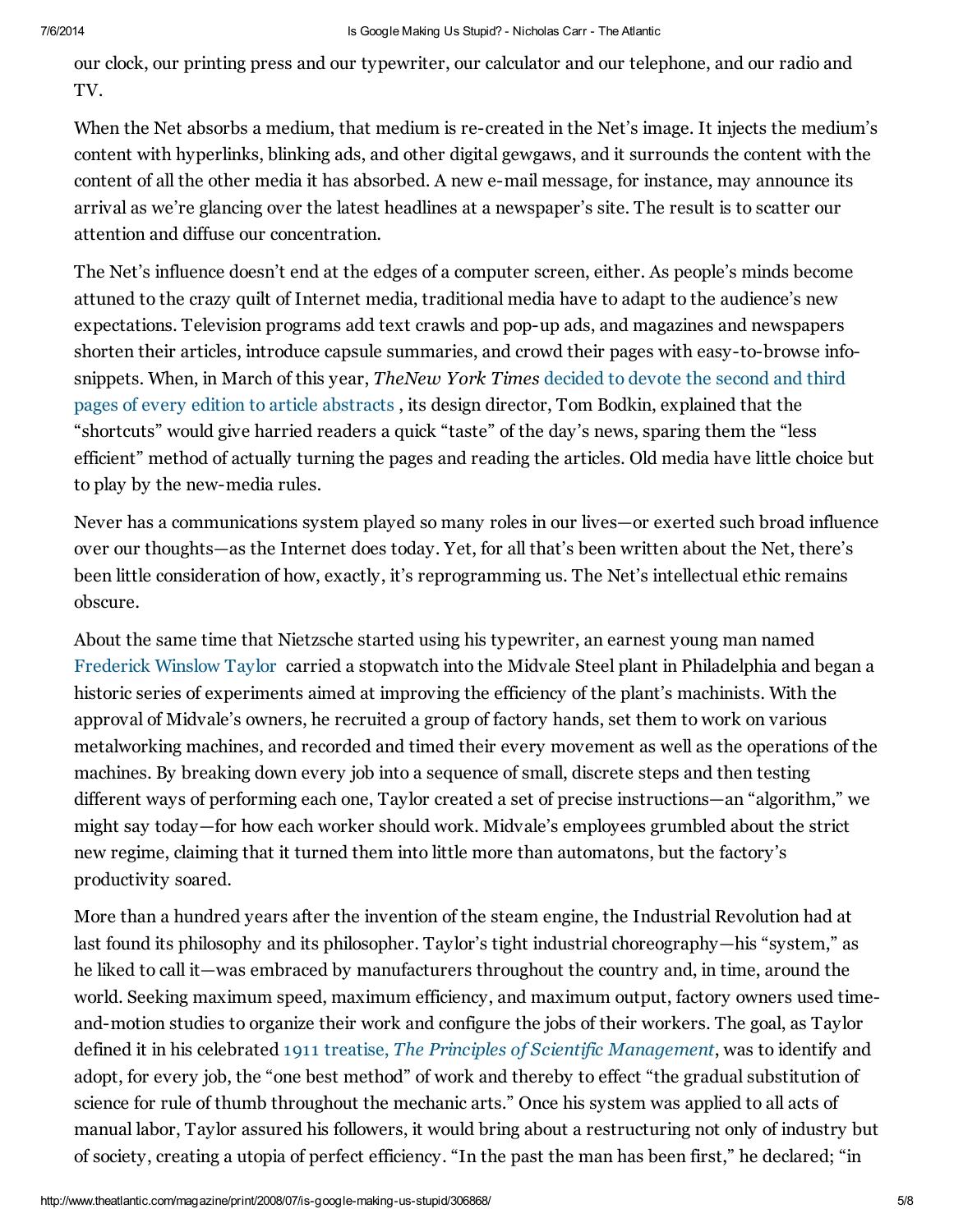the future the system must be first."

Taylor's system is still very much with us; it remains the ethic of industrial manufacturing. And now, thanks to the growing power that computer engineers and software coders wield over our intellectual lives, Taylor's ethic is beginning to govern the realm of the mind as well. The Internet is a machine designed for the efficient and automated collection, transmission, and manipulation of information, and its legions of programmers are intent on finding the "one best method"—the perfect algorithm—to carry out every mental movement of what we've come to describe as "knowledge work."

Google's headquarters, in Mountain View, California—the Googleplex—is the Internet's high church, and the religion practiced inside its walls is Taylorism. Google, says its chief executive, Eric Schmidt, is "a company that's founded around the science of measurement," and it is striving to "systematize everything" it does. Drawing on the terabytes of behavioral data it collects through its search engine and other sites, it carries out thousands of experiments a day, according to the *Harvard Business Review*, and it uses the results to refine the algorithms that increasingly control how people find information and extract meaning from it. What Taylor did for the work of the hand, Google is doing for the work of the mind.

The company has declared that its mission is "to organize the world's information and make it universally accessible and useful." It seeks to develop "the perfect search engine," which it defines as something that "understands exactly what you mean and gives you back exactly what you want." In Google's view, information is a kind of commodity, a utilitarian resource that can be mined and processed with industrial efficiency. The more pieces of information we can "access" and the faster we can extract their gist, the more productive we become as thinkers.

Where does it end? Sergey Brin and Larry Page, the gifted young men who founded Google while pursuing doctoral degrees in computer science at Stanford, speak frequently of their desire to turn their search engine into an artificial intelligence, a HAL-like machine that might be connected directly to our brains. "The ultimate search engine is something as smart as people—or smarter," Page said in a speech a few years back. "For us, working on search is a way to work on artificial [intelligence."](http://www.newsweek.com/id/148272) In a 2004 interview with *Newsweek*, Brin said, "Certainly if you had all the world's information directly attached to your brain, or an artificial brain that was smarter than your brain, you'd be better off." Last year, Page told a convention of scientists that Google is "really trying to build artificial intelligence and to do it on a large scale."

Such an ambition is a natural one, even an admirable one, for a pair of math whizzes with vast quantities of cash at their disposal and a small army of computer scientists in their employ. A fundamentally scientific enterprise, Google is motivated by a desire to use technology, in Eric Schmidt's words, "to solve problems that have never been solved before," and artificial intelligence is the hardest problem out there. Why wouldn't Brin and Page want to be the ones to crack it?

Still, their easy assumption that we'd all "be better off" if our brains were supplemented, or even replaced, by an artificial intelligence is unsettling. It suggests a belief that intelligence is the output of a mechanical process, a series of discrete steps that can be isolated, measured, and optimized. In Google's world, the world we enter when we go online, there's little place for the fuzziness of contemplation. Ambiguity is not an opening for insight but a bug to be fixed. The human brain is just an outdated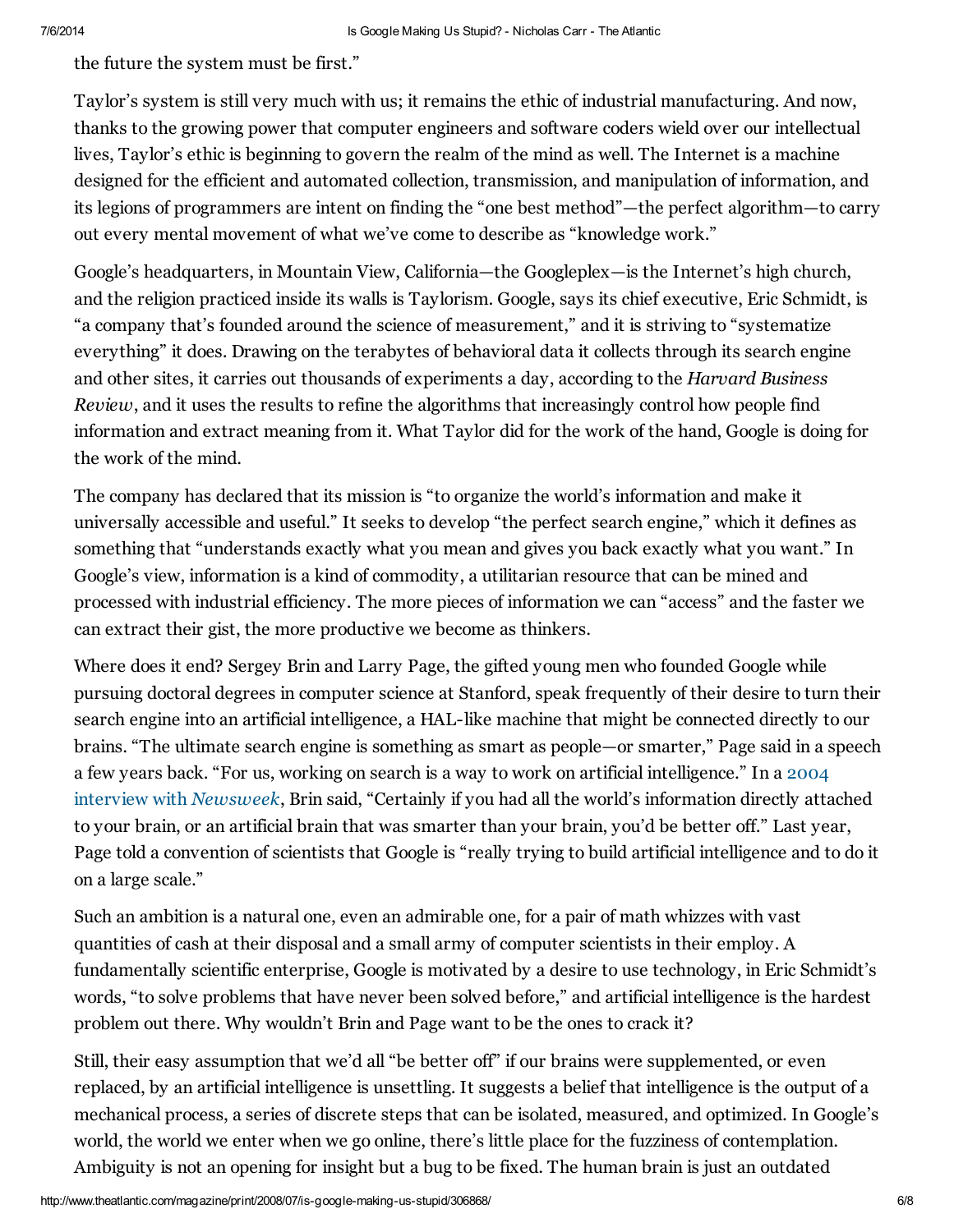computer that needs a faster processor and a bigger hard drive.

The idea that our minds should operate as high-speed data-processing machines is not only built into the workings of the Internet, it is the network's reigning business model as well. The faster we surf across the Web—the more links we click and pages we view—the more opportunities Google and other companies gain to collect information about us and to feed us advertisements. Most of the proprietors of the commercial Internet have a financial stake in collecting the crumbs of data we leave behind as we flit from link to link—the more crumbs, the better. The last thing these companies want is to encourage leisurely reading or slow, concentrated thought. It's in their economic interest to drive us to distraction.

Maybe I'm just a worrywart. Just as there's a tendency to glorify technological progress, there's a countertendency to expect the worst of every new tool or machine. In Plato's *[Phaedrus](http://www.amazon.com/exec/obidos/ISBN=0872202208/theatlanticmonthA/ref=nosim/)*, Socrates bemoaned the development of writing. He feared that, as people came to rely on the written word as a substitute for the knowledge they used to carry inside their heads, they would, in the words of one of the dialogue's characters, "cease to exercise their memory and become forgetful." And because they would be able to "receive a quantity of information without proper instruction," they would "be thought very knowledgeable when they are for the most part quite ignorant." They would be "filled with the conceit of wisdom instead of real wisdom." Socrates wasn't wrong—the new technology did often have the effects he feared—but he was shortsighted. He couldn't foresee the many ways that writing and reading would serve to spread information, spur fresh ideas, and expand human knowledge (if not wisdom).

The arrival of Gutenberg's printing press, in the 15th century, set off another round of teeth gnashing. The Italian humanist Hieronimo Squarciafico worried that the easy availability of books would lead to intellectual laziness, making men "less studious" and weakening their minds. Others argued that cheaply printed books and broadsheets would undermine religious authority, demean the work of scholars and scribes, and spread sedition and [debauchery.](http://en.wikipedia.org/wiki/Clay_Shirky) As New York University professor Clay Shirky notes, "Most of the arguments made against the printing press were correct, even prescient." But, again, the doomsayers were unable to imagine the myriad blessings that the printed word would deliver.

So, yes, you should be skeptical of my skepticism. Perhaps those who dismiss critics of the Internet as Luddites or nostalgists will be proved correct, and from our hyperactive, data-stoked minds will spring a golden age of intellectual discovery and universal wisdom. Then again, the Net isn't the alphabet, and although it may replace the printing press, it produces something altogether different. The kind of deep reading that a sequence of printed pages promotes is valuable not just for the knowledge we acquire from the author's words but for the intellectual vibrations those words set off within our own minds. In the quiet spaces opened up by the sustained, undistracted reading of a book, or by any other act of contemplation, for that matter, we make our own associations, draw our own inferences and analogies, foster our own ideas. Deep reading, as Maryanne Wolf argues, is indistinguishable from deep thinking.

If we lose those quiet spaces, or fill them up with "content," we will sacrifice something important not only in our selves but in our culture. In a [recent](http://www.edge.org/3rd_culture/foreman05/foreman05_index.html) essay, the playwright Richard [Foreman](http://en.wikipedia.org/wiki/Richard_Foreman) eloquently described what's at stake: